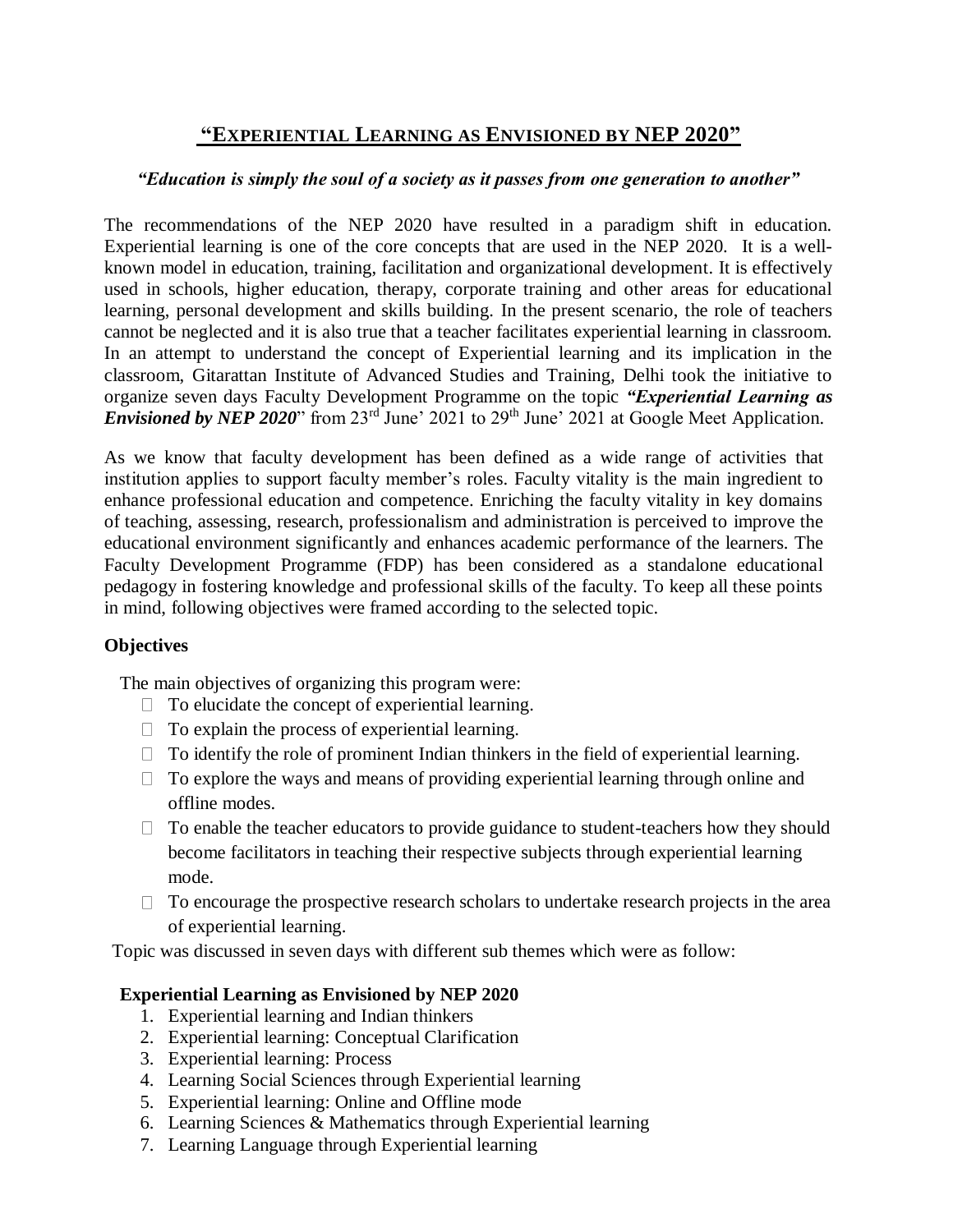### *Keynote Address: Experiential learning and Indian thinkers Technical session 1: Experiential learning: Conceptual Clarification*

**The first day of the** program started with the inaugural session, where Dr. Shikha Ranjan, Associate Professor, Gitarattan Institute of Advanced Studies and Training welcomed everyone. Dr. Aanchal Rana, Assistant Professor, Gitarattan Institute of Advanced Studies and Training prelude with the schedule of the seven day Faculty Development Programme and welcomed guest speakers of the day Prof.(Dr.) Dhananjay Joshi, Dean & Professor from University School of Education, GGSIP University Dwarka New Delhi and Dr. S K Bhatia, Former Associate Professor, CIE, University of Delhi.

**Keynote address** was given by Prof. Dhananjay Joshi where he has highlighted the meaning and concept of experiential learning which combines direct experience with focussed reflection, builds on past knowledge and experiences, requires active involvement in meaning construction and encourages collaboration and exchange of ideas and perspectives.

He gave emphasis on the process on experiential learning with different theories. He explained the concept of concrete experience, reflective observation, abstract conceptualisation and active experimentation in learning. With the help of various examples, focus was on to understand the role of experiential learning that can be used by a teacher.

He also focused on the role of teacher which acts as a coach, facilitator, standard setter  $\&$ evaluator and subject expert. A teacher should provide maximum input to the learners and different models of experiential learning should be used in the teaching learning process where maximum objectives can be achieved.

He has analyzed David Kolb's experiential learning model. The experiential activity model is the basis for selecting and organizing the types of experiential activities into an experiential learning cycle. Well-organized learning activities will teach students the skills to apply knowledge into practice, create positive learning motivation, and increase student interest in learning.



**Technical session-1** was chaired by Dr. S K Bhatia who discussed the concept of experiential learning with real life examples. He gave importance to the Content Based Experiential Learning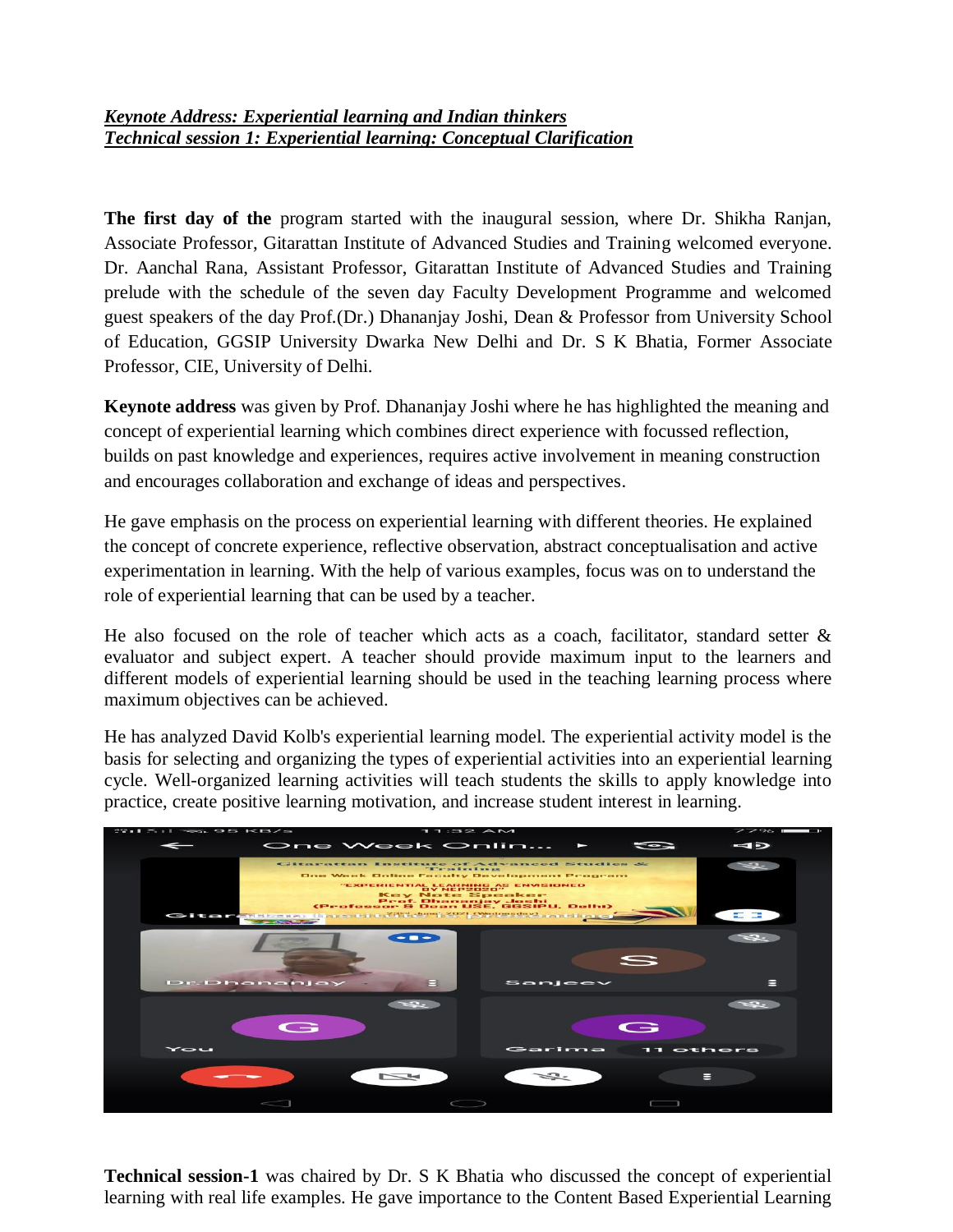Model (CBELM) which is meant for both projectable and non-projectable topics of learning. With the help of various examples projectable content like geographical facts through maps, Teaching of grammar Noun - like table bench student ,name of student Verb walking in class, sitting on bench etc. can be included and for non-projectable content like capital, inflation, beauty etc., teachers should give a sufficient number of examples so that students can relate easily.

The emphasis is also given on the stages of CBELM model which includes assessing the background knowledge, providing relevant experience, learner's role during Experiential Phase, reviewing the Learning and opening up of further avenues. The model is important to understand so that experiential learning can be applied in real life situations. The session was interactive and participants also asked various questions related to topic.

Open house discussion was hosted by Ms. Garima, Assistant Professor where participants enthusiastically asked their queries and answered by the resource persons Prof. Dhananjay Joshi and Dr. S K Bhatia and in the last programme was ended with the vote of thanks given by Dr. Shikha Ranjan, Associate Professor, Gitarattan Institute of Advanced Studies and Training.

#### *Technical Session 2: Experiential Learning Process*

**On the second day** of the programme, Dr. S K Bhatia, Former Associate Professor, CIE, University of Delhi took an interactive session on the sub-theme "Experiential Learning Process".

He explained the Kolb's model of experiential learning according to which learning is a continuous cyclic process of experiencing concrete experience, reflecting, conceptualizing and experimenting. Experimenting is the stage where one is able to apply the conceptualized knowledge to learn further. He explained the stages given by Kolb and four type of earning styles on the basis of how we process and perceive information. Different styles of learning such as accommodating style, diverging style, assimilating style and converging style were also explained with examples. He has also explained that inability of teacher to provide concrete experiences to the learners also effects the learning of students. Thus it can be said that every topic according to the Kolb's model cannot always be applied in the classroom. So, he along with his colleagues developed a modified model of experiential learning named Content based experiential learning model Model (CBELM) which suggests the teaching method for projectable as well as nonprojectable content. Different examples for projectable and non-projectable content was given.

He also gave emphasis on the learners' role during experiential learning and principles of CBELM were discussed which includes principle of Content-based Experience, entry Level Knowledge, experience Followed by Verifying Domains, learner's Active Involvement, teacher as a Facilitator, evaluative Questions Tagged and principle of cooperation.

Session ends with the discussion and queries of the participants were resolved by the speaker. Vote of thanks was given by Dr. Aanchal Rana, Assistant Professor, Gitarattan Institute of Advanced Studies and Training.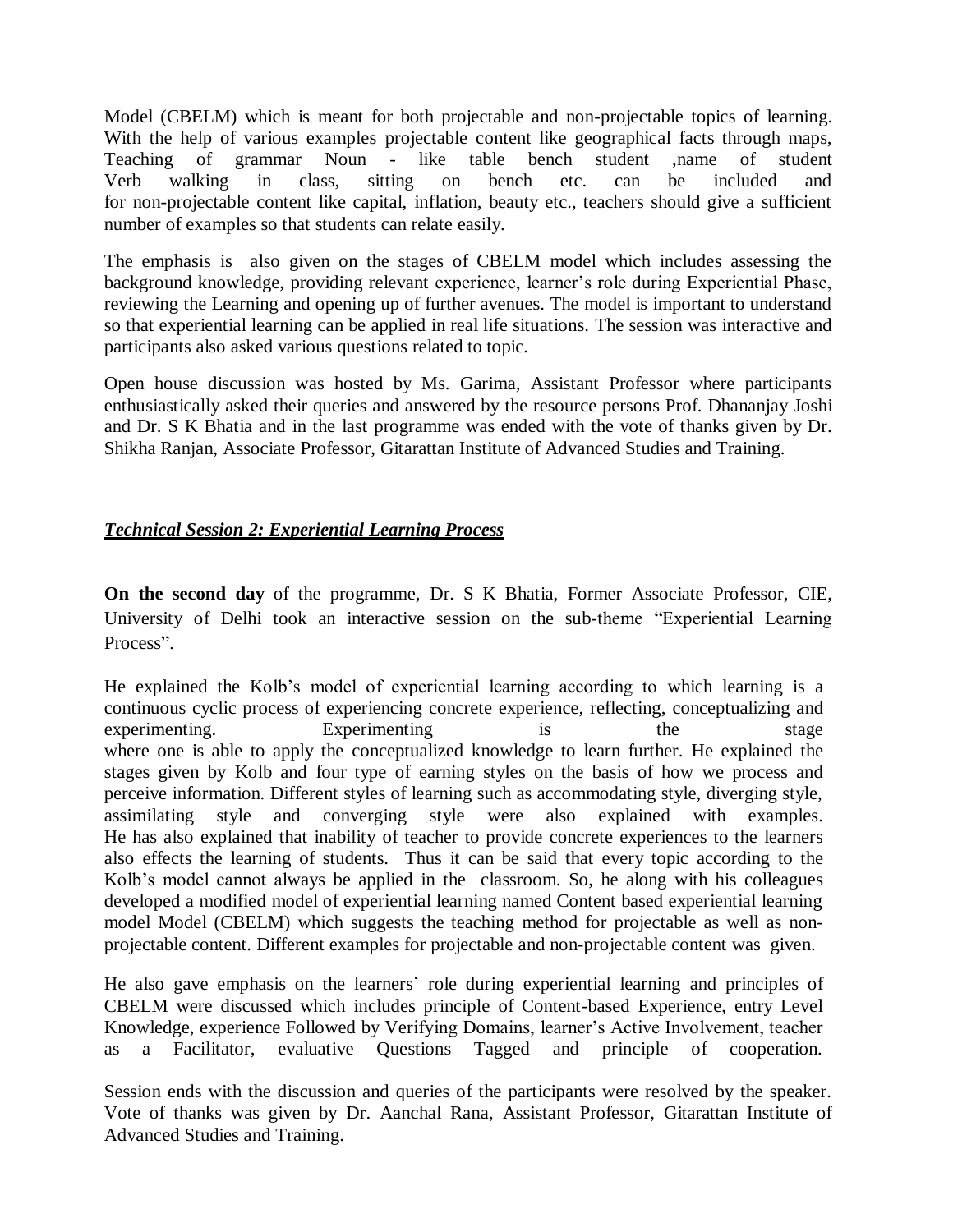

### *Technical Session 3: Learning Social Sciences through Experiential learning*

**Third day of the FDP was based on the sub theme "**Learning Social Sciences through Experiential Learning" which was taken by Dr. Anjali Shokeen, Assistant Professor, USE, GGSIPU. She started the session by discussing the meaning of experiential learning and its importance. She focused on the benefits of experiential learning and put the light on the ways of teaching social science via experiential learning model. She explained that experiential learning helps in boosting the confidence of learners and offers opportunities to think freely and operate differently.

She emphasized on the experiential learning and different activities that can be conducted in the classroom with students to teach social sciences. She focused on the significance of excursion trips, field trips etc in Social Sciences that helps to visualize (experiencing) the concept which helps in the consolidation of concepts and long term retention.

Throughout the session, she gave various examples where experiential learning should be corelated with teaching of Social Sciences. For exp: to teach the concept of banking to students. The teacher can take the initiative to visit the bank and give them real exposure and they can also observe how people deposit and withdraw their money.

She concluded the session by highlighting the importance of integrating experiential learning with teaching of social sciences where the role of teacher is very important for effective teaching and learning.

The session was ended with discussion where participants enthusiastically asked their queries and shared their experiences. Vote of thanks was given by Dr. Shikha Ranjan, Associate Professor, Gitarattan Institute of Advanced Studies and Training.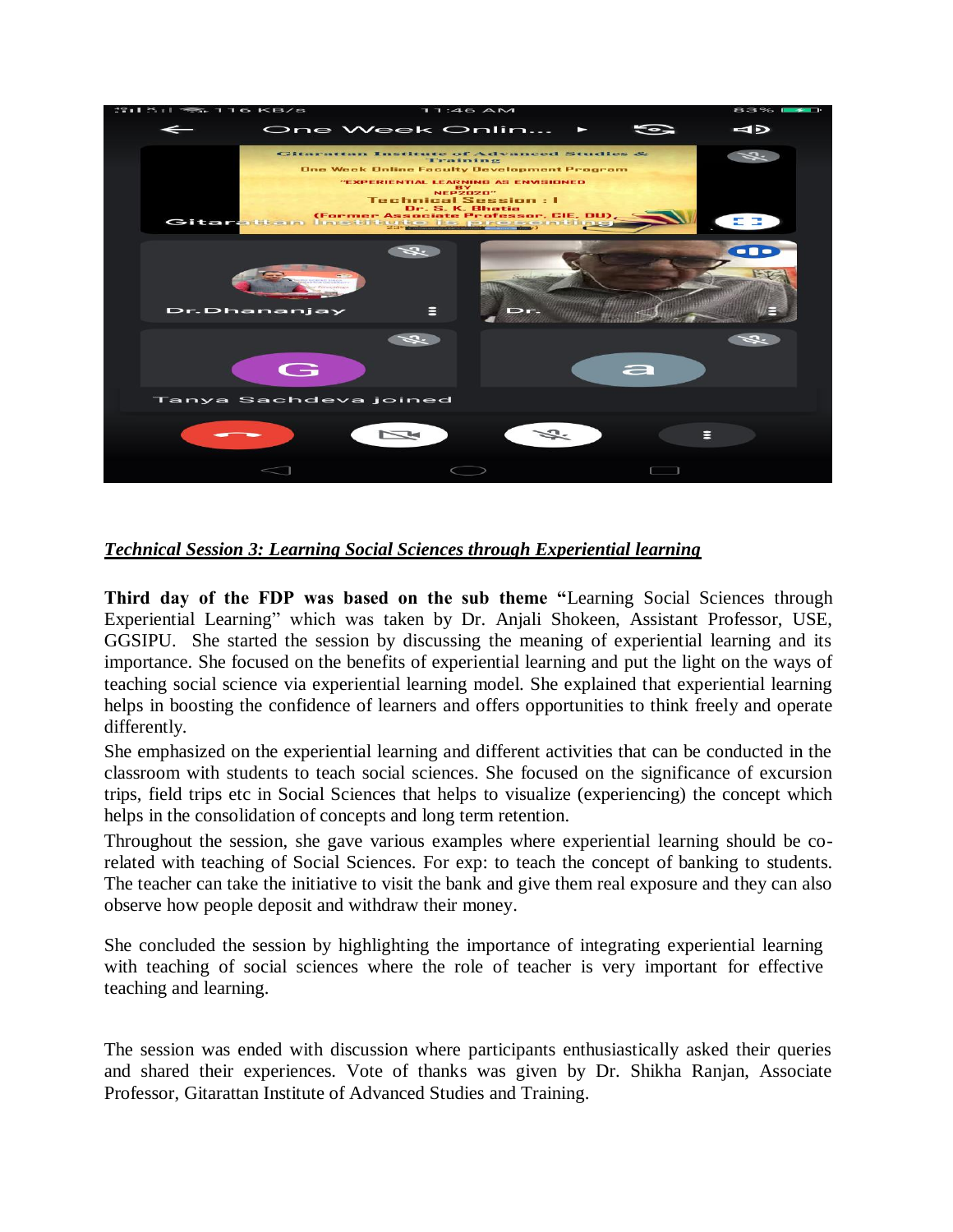

*Technical Session 4: Experiential learning: Online and Offline mode*

**The sub theme** of the fourth day was "Experiential Learning: Online and Offline Mode" which was discussed by Dr. Amit Ahuja, Assistant Professor, University School of Education, GGSIPU. He initiated the discussion of the online classes and various tools that teachers are using in their classes. He begin the session by clearing the difference between exposure and experience given to child which was that when child conceptualize the exposure it become experience .He also expressed his opinion of failure of Piaget's theory when come to actual classroom teaching and suggested the adoption of CBELM model by teachers in which teacher should try to give content based experience whenever possible, though he accepted that it is not always possible to provide child with experience ,in such cases vicarious learning takes place.

He explained that previous experiences help in understanding of concepts of a learner. He emphasized the practical utilization of knowledge and skills that learners have acquired and space should be provided to them so that they can reflect on their experiences and evaluate them. He also explained the role of teacher that being a guide, he/she should help learners to think in a certain way and construct their own knowledge. At last, session was concluded by the speaker by conducting a test to check the perceptions of participants toward experiential learning

The session ended with a discussion and vote of thanks was given by Ms. Garima, Assistant Professor, Gitarattan Institute of Advanced Studies and Training.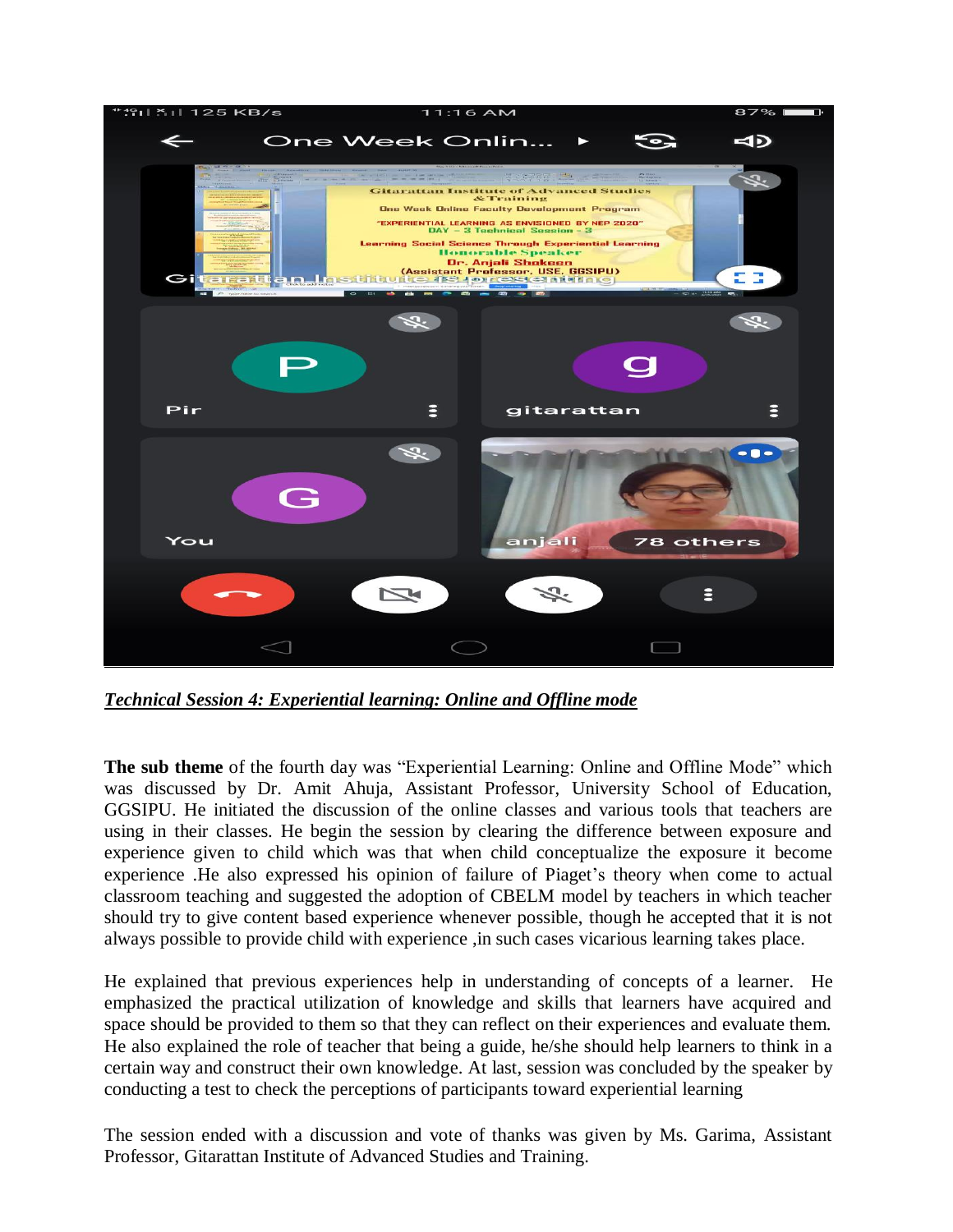## *Technical Session 5: Learning Sciences and Mathematics through Experiential learning*

**On the day fifth of the FDP,** the sub theme "Learning Sciences and Mathematics through Experiential Learning" was taken by Dr. Amit Ahuja, Assistant Professor, University School of Education, GGSIPU.

He started the discussion by relating teaching of Science and Maths via CBELM model. He focused that use real life situations should be given utmost importance to teach Maths and Science to students like asking students to make data of whatever they'll eat for week , analyse the component nutrients of food like carbohydrate protein fat etc and then later calculating the carb, fat intake throughout the week .

He emphasised on the tentative nature of Science and developing scientific thinking among students so that they can challenge the existing knowledge with the help of Mathematical proofs. He also suggested that there is need to shift the style of teaching Maths to make it more interesting and give the language to the subject which is appropriate to the teaching point as sometimes wrong heading / names of concepts confuses students like the concept of differentiation in Maths is not at all justified by the word differentiation. Teaching should be done in a way where students can easily co-relates.

According to to him, teachers should focus and build the disciplinary knowledge before jumping into the interdisciplinary approach of teaching.

The session ended with a discussion and vote of thanks was given by Ms. Sarika, Assistant Professor, Gitarattan Institute of Advanced Studies and Training.



*Technical Session 6: Learning Languages through Experiential Learning* 

**On the sixth day** of the programme, Dr. S K Bhatia, Former Associate Professor, CIE, University of Delhi chaired the technical session. The sub-theme was "Learning languages through Experiential Learning". He initiated the discussion by explaining the importance of learning languages. With the help of different examples, he emphasized that language learning should be done where different activities should be included where a child can get the exposure and relte with his/her experiences. A teacher as a facilitator should focus on the development of